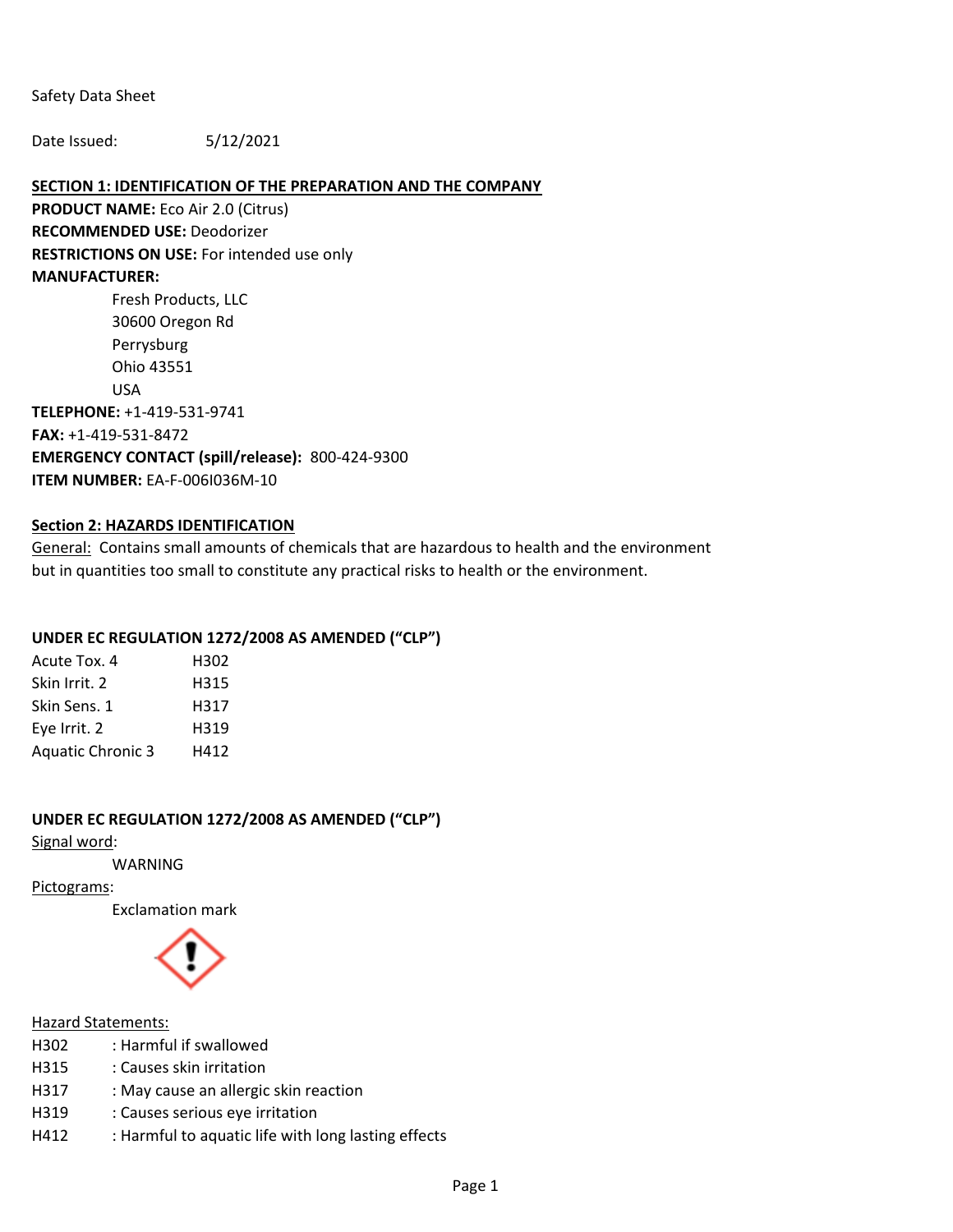Precaution Statements: P103: Read label before use P273: Avoid release to the environment P280: Wear protectic gloves/protection clothing/eye protection/face protection P302 + P352: IF ON SKIN: Wash with plenty of water P333 + P313: If skin irritation or rash occurs: Get medical advice/attention P501: Dispose of contents/container to approved containers

Labeling According to EU Guidelines Xi: Irritant

# **SECTION 3: INGREDIENT INFORMATION**

Chemical Identification**:** Solid plastic slow-release deodorizing preparation in the form of a a cylindrical air freshener. It is made from pigmented thermoplastic impregnated with a fragrance composition and color to represent the fragrance. For institutional use only. Form/Shape: Air freshener weighs approximately 82g.

CAS Number: Not applicable since the product is a preparation.

EINECS/ELINCS #: Not applicable since the product is a preparation.

The product is a complex mixture of substances of which the following have been classified as presenting a health or environmental hazard or as having an occupational exposure limit within the meaning of the Directive 67/548/EEC or 1999/45/EC

|               |            |           |                                  | <b>Hazard Classification</b> |                  |              |                               |
|---------------|------------|-----------|----------------------------------|------------------------------|------------------|--------------|-------------------------------|
| Level (%)     | CAS Nr     | EC Nr     | Substance                        |                              | (Dir. 67/548/CE) |              | (Reg. CE 1272/2008)           |
|               |            |           | ETHYLENE-VINYL ACETATE           |                              |                  |              |                               |
| 60-80%        | 24937-78-8 |           | <b>COPOLYMER</b>                 |                              |                  |              |                               |
|               |            |           |                                  |                              |                  |              |                               |
| 3.5-6.5%      | 5392-40-5  | 226-394-6 | 2,6-OCTADIENAL, 3,7-DIMETHYL-    | <b>R38</b><br>R43            | Xi               | H315<br>H317 | Skin Irrit. 2<br>Skin Sens. 1 |
|               |            |           |                                  |                              |                  |              |                               |
|               | 122-99-6   | 204-589-7 | 2-PHENOXYETHANOL                 | R <sub>22</sub>              | Xn               | H319         | Eye Irrit. 2                  |
| 0.25-2.5%     |            |           |                                  | <b>R36</b>                   | Xi               | H302         | Acute Tox. 4                  |
|               |            |           | 2,6-OCTADIEN-1-OL, 3,7-DIMETHYL- |                              |                  |              |                               |
| 0.25-0.5%     | 106-24-1   | 203-377-1 | , (E)-                           | R38                          | Xi               | H315         | Skin Irrit, 2                 |
|               |            |           |                                  | R41                          | Xi               | H318         | Eye Dam. 1                    |
|               |            |           |                                  | R43                          |                  | H317         | Skin Sens. 1                  |
| $0.25 - 2.5%$ | 106-22-9   | 203-375-0 | 6-OCTEN-1-OL, 3,7-DIMETHYL-      | <b>R38</b>                   | Xi               | H315         | Skin Irrit. 2                 |
|               |            |           |                                  | R43                          |                  | H317         | Skin Sens. 1                  |
|               |            |           |                                  | R51/53                       | $\mathsf{N}$     | H411         | <b>Aquatic Chronic 2</b>      |
| $0.25 - 2.5%$ | 106-23-0   | 203-376-6 | 6-OCTENAL, 3,7-DIMETHYL-         | <b>R38</b>                   | Xi               | H315         | Skin Irrit. 2                 |
|               |            |           |                                  | R43                          |                  | H317         | Skin Sens. 1                  |
|               |            |           |                                  | R51/53                       | N                | H411         | <b>Aquatic Chronic 2</b>      |
| $0.25 - 2.5%$ | 51566-62-2 | 257-288-8 | 6-OCTENENITRILE, 3,7-DIMETHYL-   | R52/53                       |                  | H412         | <b>Aquatic Chronic 3</b>      |
|               |            |           |                                  |                              |                  |              |                               |
|               | 120-51-4   | 204-402-9 | <b>BENZYL BENZOATE</b>           | R22                          | Xn               | H302         | Acute Tox. 4                  |
| 0.25-2.5%     |            |           |                                  | R51/53                       | Ν                | H411         | <b>Aquatic Chronic 2</b>      |
|               |            |           | CYCLOHEXENE, 1-METHYL-4-(1-      |                              |                  |              |                               |
| $0.25 - 2.5%$ | 5989-27-5  | 227-813-5 | METHYLETHENYL)-, (R)-            | R <sub>10</sub>              |                  |              |                               |
|               |            |           |                                  | <b>R38</b>                   | Xi               | H315         | Skin Irrit, 2                 |
|               |            |           |                                  | R43                          |                  | H317         | Skin Sens. 1                  |
|               |            |           |                                  | R50/53                       | N                | H400         | Aquatic Acute 1               |
| $0.25 - 2.5%$ | 112-31-2   | 203-957-4 | <b>DECANAL</b>                   | R38                          | Xi               | H315         | Skin Irrit, 2                 |
|               |            |           |                                  | R52/53                       |                  | H412         | <b>Aquatic Chronic 3</b>      |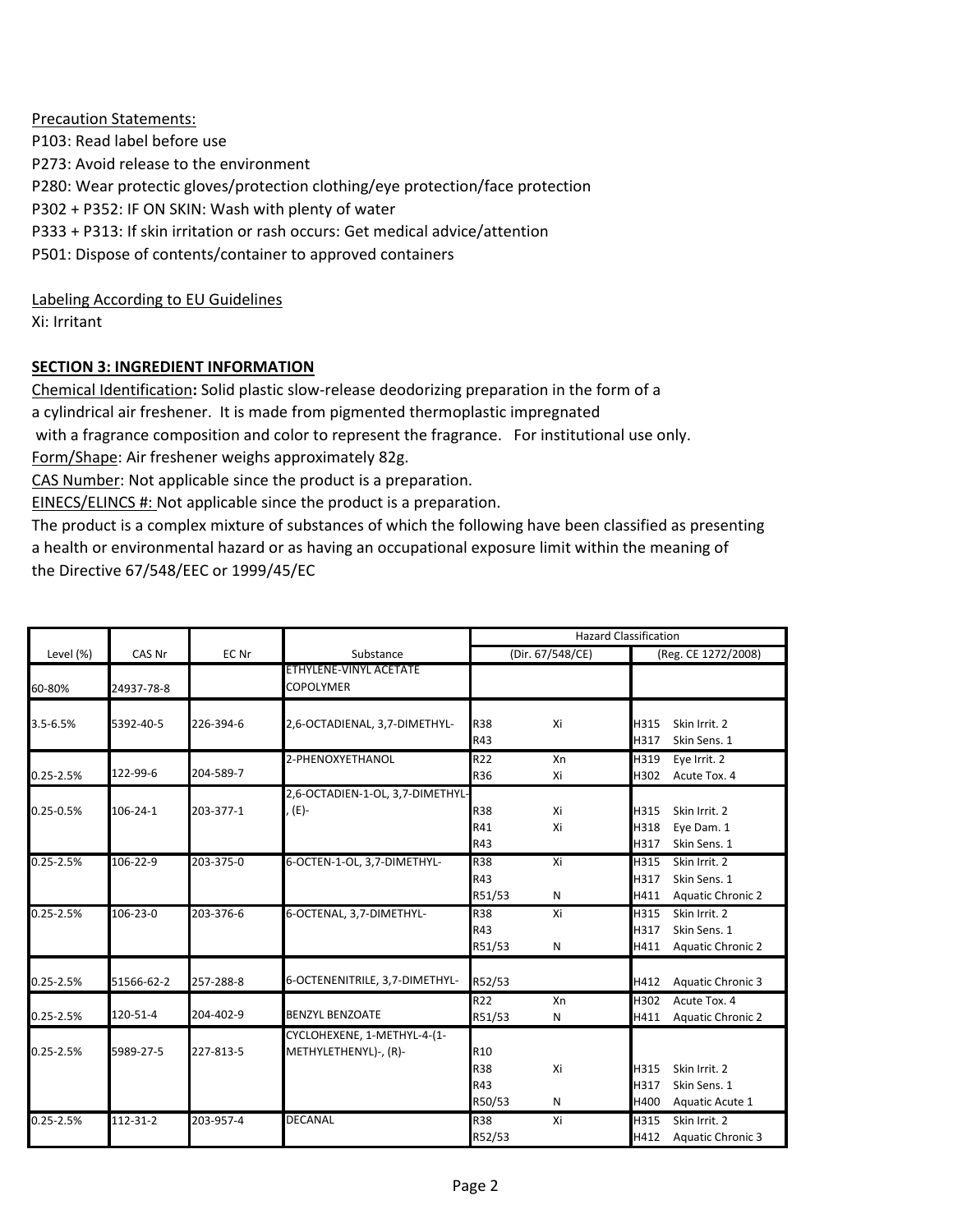| 0.25-2.5% | 112-54-9  | 203-893-6 | <b>DODECANAL</b>    | <b>R38</b>      | Xi | Skin Irrit. 2<br>H315            |
|-----------|-----------|-----------|---------------------|-----------------|----|----------------------------------|
|           |           |           |                     | R51/53          | N  | <b>Aquatic Chronic 2</b><br>H411 |
| 0.25-0.5% | 8000-29-1 | 294-954-7 | OILS, CITRONELLA    | <b>R38</b>      | Xi | Skin Irrit. 2<br>H315            |
|           |           |           |                     | R41             | Xi | H318<br>Eye Dam. 1               |
|           |           |           |                     | R43             |    | Skin Sens. 1<br>H317             |
|           |           |           |                     | R51/53          | N  | <b>Aquatic Chronic 2</b><br>H411 |
| 0.25-2.5% | 8008-57-9 | 232-433-8 | OILS, ORANGE, SWEET | R <sub>10</sub> |    |                                  |
|           |           |           |                     | <b>R38</b>      | Xi | Skin Irrit. 2<br>H315            |
|           |           |           |                     | R43             |    | Skin Sens. 1<br>H317             |
|           |           |           |                     | R50/53          | N  | H400<br>Aquatic Acute 1          |

\*Exact percentage and chemical identitiy has been withheld as a trade secret.

## **SECTION 4: FIRST AID MEASURES**

General: No specific acute effects or symptoms are known.

Inhalation: No acute effects expected. If person is feeling unwell, remove to fresh air.

Ingestion: Possibility of ingestion limited due to product form and difficulty to chew and ingest. In the event of ingestion, rinse mouth thoroughly with water.

Skin: Wash off with soap and water.

Eyes: Possibility of eye contact limited. In the event, wash thoroughly with water or approved eyewash.

## **SECTION 5: FIRE FIGHTING MEASURES**

Extinguishing Media: Use extinguishing media appropriate for the surrounding fire. Water spray, fog or mist. Dry chemicals, sand etc.

Exposure Hazards **:** Thermal decomposition or burning may release a variety of products ranging from simple hydrocarbons to toxic/irritating gases including carbon monoxide and carbon dioxide. Full protective clothing should be worn before a confined fire space is entered. Self-contained breathing apparatus should be worn.

#### **SECTION 6: ACCIDENTAL RELEASE MEASURES**

No special requirements for accidental release required. Apply good housekeeping practices.

# **SECTION 7: HANDLING AND STORAGE**

Usage Precautions: Follow normal good-housekeeping practices. Keep away from direct flames. Avoid direct prolonged contact with painted , stained or varnished surfaces. Storage Precautions: Keep in cool, dry conditions in original containers at no more than 30° C

#### **SECTION 8: EXPOSURE CONTROL AND PERSONAL PROTECTION**

Occupational Exposure limit: Not Established Respiratory Protection: None required under normal usage Protection: Although unexpected, avoid prolonged skin contact. Use chemically resistant gloves as needed. Eye Protection: None required

#### **SECTION 9: PHYSICAL AND CHEMICAL PROPERTIES**

Appearance**:** Thermoplastic infused with fragrance oil. Odor: Citrus (Yellow) Odor Threshold: Not determined Color: Yellow pH value: Not determined/applicable Melting Pt: Estimated 60° C Boiling Pt: Not applicable.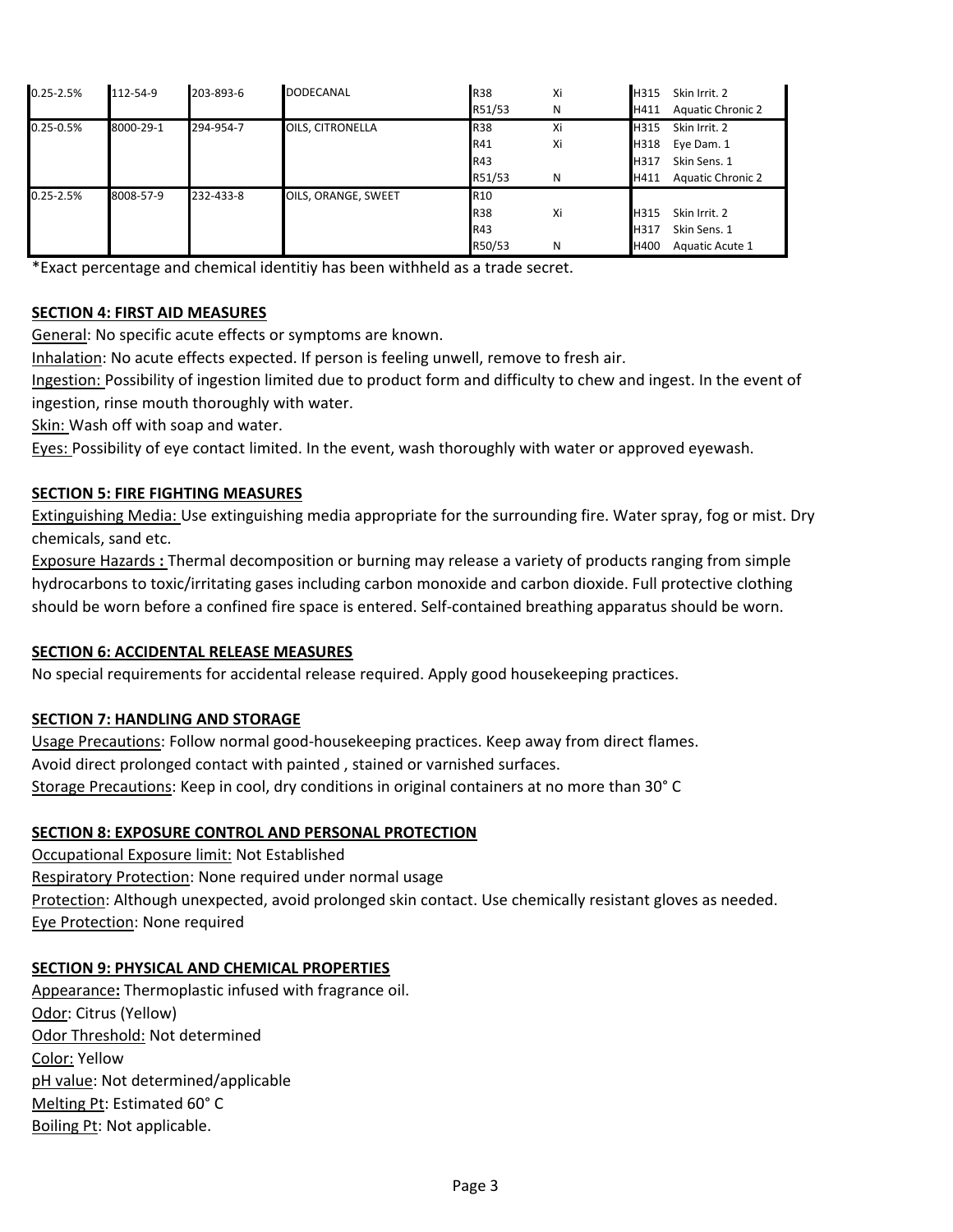Flash pt: Not applicable. Evaporation Rate: Not applicable. Flammability: Not determined/applicable UEL: Not determined LEL: Not determined Vapor Pressure: Not determined/applicable Vapor Density: Not determined/applicable Relative Density: Not determined Solubility in water: Insoluble. Partition Coefficient: Not determined Autiignition Temperature: Not applicable Decomposition Temperature: Not determined/applicable

## **SECTION 10: STABILITY AND REACTIVITY**

Stability**:** Normally stable. Conditions to avoid: Avoid extreme heat and naked flames. Materials to avoid: Strong oxidizing agents. Decomposition Products: None under normal storage conditions.

#### **SECTION 11: TOXICOLOGICAL INFORMATION**

Acute Effects: Ingredients include a small quantity of volatile fragrance chemicals which may contain small amounts of substances that are harmful if swallowed and/or irritating to the eyes and skin. Chronic Effects: None are known. Health Risks: INHALATION: Prolonged exposure to volatile ingredients is unlikely to cause irritation or other adverse health effects. INGESTION: No practical risk of adverse health effects. SKIN CONTACT: No practical risk of adverse health effects. EYE CONTACT: No practical risk of adverse health effects. **SECTION 12: ECOLOGICAL INFORMATION**

No specific information has been established regarding the product. However according to the conventional method of Directive 99/45/EC the product is classified as harmful to aquatic organisms, or causing long-term effects in the aquatic environment. Ecotoxicity: N/A Persistence and Degradability: N/A Bioaccumulative Potential: N/A Mobility in Soil: N/A Other Adverse Effects: N/A

#### **SECTION 13: DISPOSAL CONSIDERATIONS**

Dispose of in accordance with Local Authority requirements e.g., for used product, as household waste

#### **SECTION 14: TRANSPORT INFORMATION**

Product is not regulated as hazardous DOT Classifications: Non Hazardous UN-Number: N/A UN Proper Shipping Name: N/A